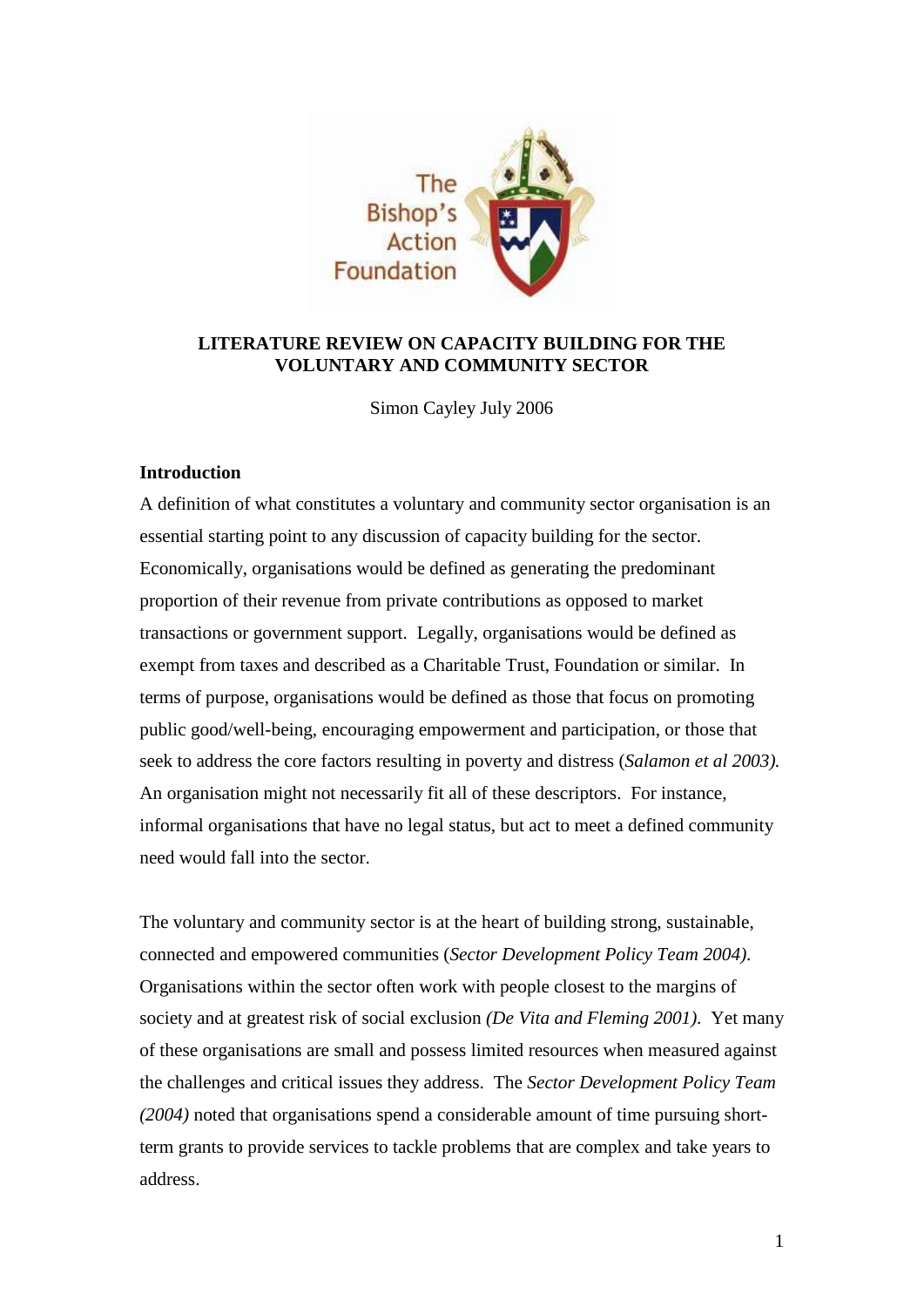Therefore, despite their place at the forefront of service delivery many voluntary and community organisations survive year-to-year and in some cases month-to-month in an ongoing battle to raise adequate funding, to recruit sufficient numbers of volunteers and to meet the demands of a wide range of other operational challenges *(Family and Community Services 2005).* This lack of stability and sustainability can impact on people working in voluntary and community organisations by increasing stress levels and reducing the time they have available to focus on the core role of the organisation – meeting the key needs of the community they serve – because they are focussed more on survival *(Boris 2001).* This in turn impacts on the community as they often lose continuity as organisations come and go or because the quality of service provision becomes inconsistent. Therefore, there is the potential risk that without adequate capacity building many communities may not receive consistent quality of service from the voluntary and community sector organisations within them.

In addition, there are questions about the long-term planning and evaluation processes within the sector which creates the risk that organisations established to meet specific needs may not have the capacity to adjust their programmes and activities to the changing socioeconomic and demographic circumstances of their communities. There is also a follow on risk that funders may be supporting programmes that have no direct relevance to the current needs and aspirations of communities.

Existing research and anecdotal evidence suggests that many voluntary and community sector organisations struggle to cope with myriad issues including fundraising, governance-management relationships, evaluation and planning, developing policy and strategy frameworks and responding to changing legislative and social requirements. However, there appears to be little coordinated effort to meet such fundamental needs across the sector. In many cases networks exist, but how effective are they? Most offer opportunities to share the work of various organisations, but few seem to tackle the capacity building agenda.

The purpose of this paper is to provide an overview of existing literature in this area. The review will attempt to summarise the key themes and conclusions emerging from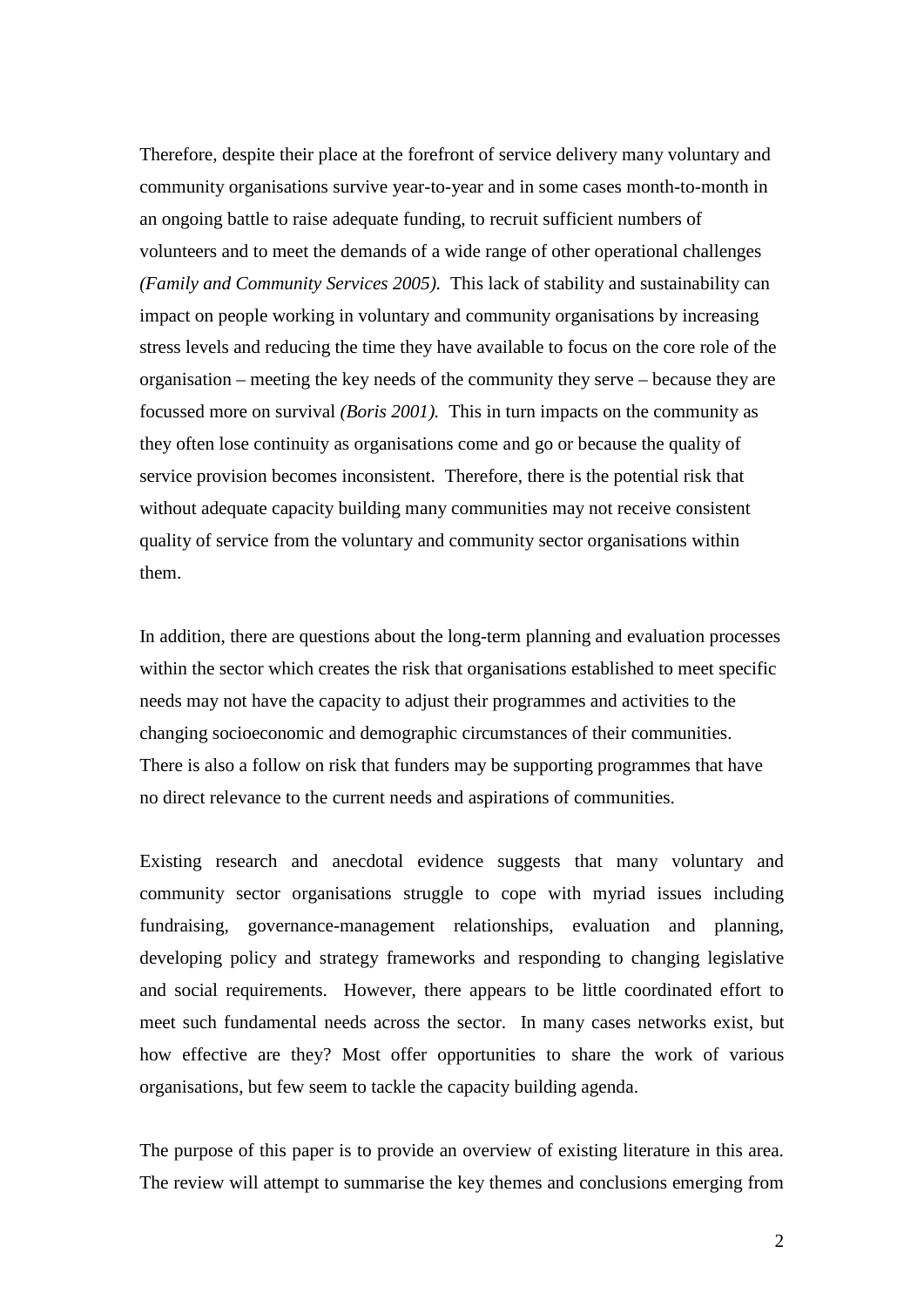this literature with regard to the capacity building needs of the voluntary and community sector, the quality and breadth of existing capacity building provision and potential models for improving the consistency and effectiveness of capacity building delivery.

It should be noted that this literature review attempts to analyse and include examples from both the New Zealand and international context to enable a more in depth comparison to be achieved. However, New Zealand's unique social and cultural make-up should remain a key factor when reviewing the applicability of conclusions drawn from the literature. Successful capacity building within New Zealand's voluntary and community sector will need to acknowledge and respond to the specific needs, kaupapa and whanau based structures of Maori and Pacific Island organisations.

## **Capacity building defined**

Within the context of the voluntary and community sector capacity building as a concept can be described as enhancing the ability of organisations to fulfil their missions in an effective manner *(McPhee and Bare 2001).* Specifically, capacity building is an empowering activity that strengthens the ability of voluntary and community organisations to build their structures, systems, people and skills so that they are better able to define and achieve their objectives, engage in consultation and planning, manage projects and take part in partnerships and service delivery (*Sector Development Policy Team 2004)*. In other words it is a dynamic and continuous process that achieves increasing self-awareness, internal evaluation and development and continuous forward momentum towards a goal or vision.

However, capacity building is a process unique to each organisation because it must address the needs of the organisation at a particular stage of development, taking into account the context within which that organisation operates and the aims it is trying to achieve. Moreover, capacity building cannot be imposed on organisations, rather, voluntary and community organisations must embrace the capacity building journey and this requires an open and learning focused attitude. Above all else, it requires energy and commitment, not just to delivering a service, but to reviewing, evaluating and developing that service provision.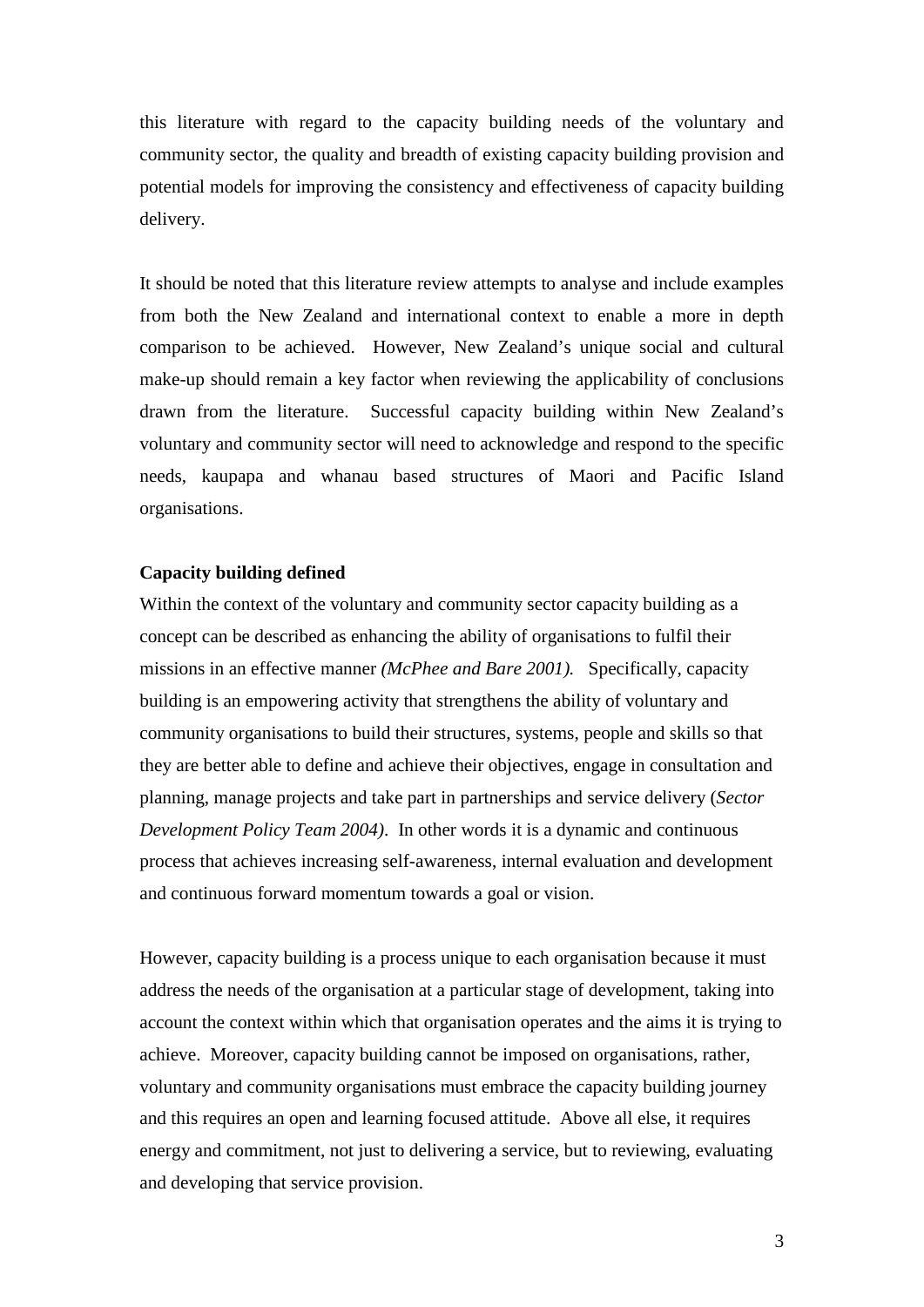#### **Why Capacity Build?**

Organisations within the voluntary and community sector provide services that meet fundamental needs of communities. They also play an essential role within society by identifying and advocating on behalf of unaddressed problems (*Salamon et al 2003)*. It is imperative that they are able to offer these services to the highest of standards and to do this requires that organisations have access to effective capacity building that ensures their operating practices are efficient and well targeted. In addition, organisations within the sector operate using funding from grants and donations as opposed to profits. Therefore, they have a significantly higher moral and ethical responsibility to utilise this funding as effectively as possible.

However, despite their importance there has been a global trend that has seen social and political debate and action focused on only two sectors beyond the family – the market and the state (or business and government), largely omitting the third (voluntary and community) sector. This has contributed to a situation whereby understanding of the factors that contribute to the growth and decline of third sector organisations has been almost nonexistent (*Salamon et al 2003)*. A follow on consequence of this situation is that effective and deliberate attempts to assess and respond to the operational needs of the sector have also been largely nonexistent. This has created a sector which has capacity building needs and little opportunity to meet them.

In recent years pressure to 'improve' and be more able to demonstrate effectiveness through more detailed outcome reporting has further increased the need for capacity building within the voluntary and community sector *(Boris 2001).* Funding bodies including government and independent philanthropic sources have begun to demand more rigorous monitoring processes, more definable outcomes and have introduced increasing levels of compliance to achieve this *(Sector Policy Development Team (2004)*.

Moreover, while the demand for the services provided from the voluntary and community sector has increased over the past two decades the landscape within which organisations operate has changed markedly resulting in much tougher conditions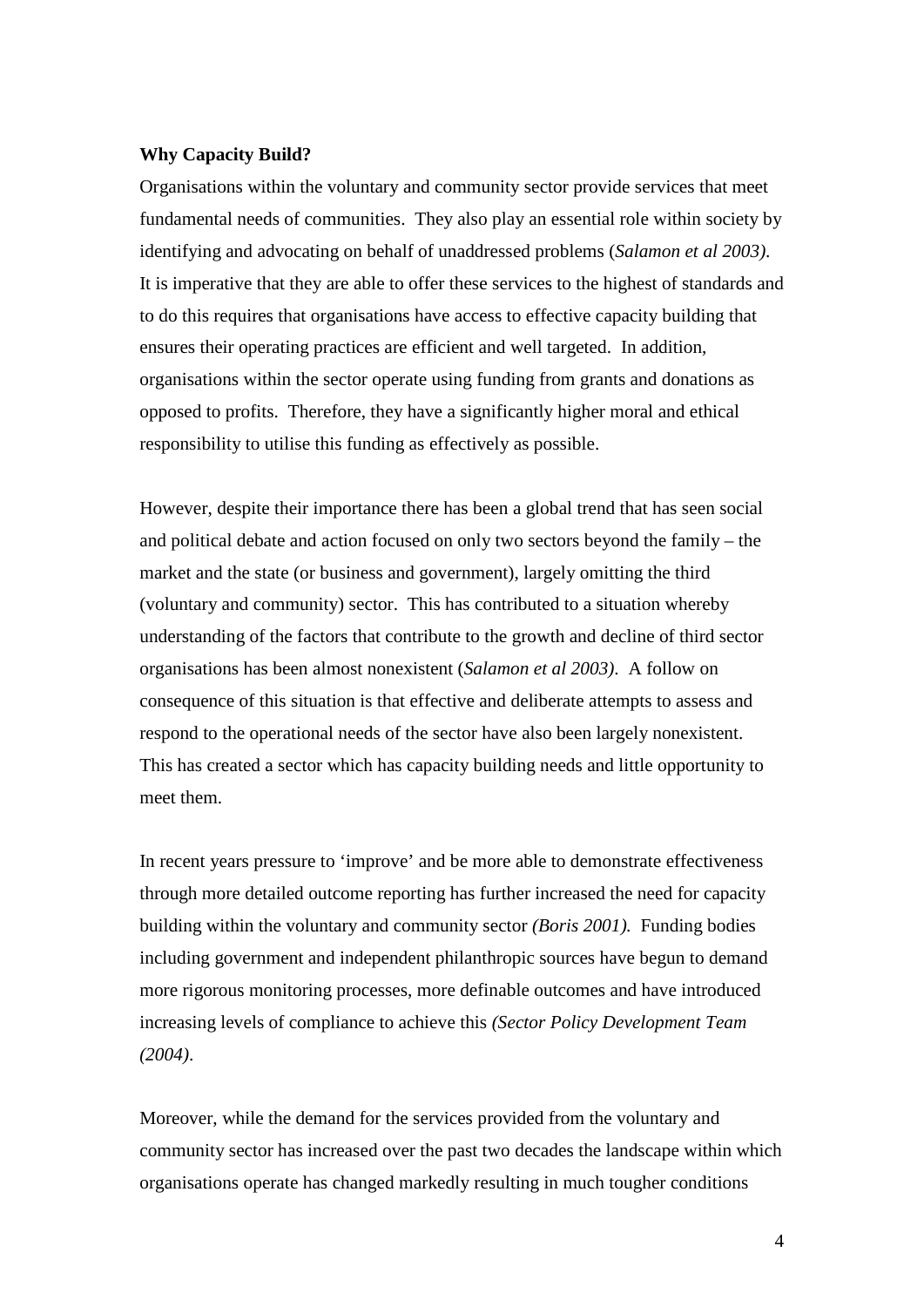which make it harder for them to continue to meet these growing demands. Funding levels from individual donations are at risk. An ageing population is putting pressure on available taxable income which is resulting in predictions of reduced superannuation benefits which in turn puts pressure on working age people to save their money rather than donate it to the voluntary and community sector. Internationally, funding for the non-profit sector has reduced. In the United States federal and state funding for non-profits decreased 23% in the 1980s and continued to fall through the 1990s *(Johnson 2000).* During the same period the number of voluntary and community sector organisations has increased dramatically. Global estimates indicate that 800,000 non-profit organisations were created between 1970 and the late 1990s (Bornstein 1998).

The voluntary and community sector is therefore finding itself in an increasingly competitive struggle for diminishing funding resources. A current and clear example within the New Zealand context is the response of the Family First organisation to the government's call for a multi-disciplinary approach to tackling child abuse in the wake of the tragic deaths of the Kahui twins in June2006. Family First point out that there are thousands of non-government and community based organisations already working at the coal face, but they require improved funding in order to become more effective *(Community Sector Taskforce 2006)*. The issue of securing adequate and long-term funding is one of the major drivers that confirms the need for capacity building efforts. To be successful and sustainable organisations need effective and innovative financial planning strategies, high levels of organisational competence and open evaluation techniques that ensure relevance as well as performance. These can only be secured through targeted and consistent capacity building support.

The sector has also been shown to be a major economic force. *Salamon et al (2003)*  identified that come the turn of the new millennium in the 35 countries they surveyed the sector represented aggregate expenditure of some US\$1.3 trillion and employed a total workforce of 39.5 million full-timer employees (57% paid and 43% volunteers). Such a major sector requires structures, consistent, well-planned and effective capacity building in order to ensure that its potential impact on global societies is maximised.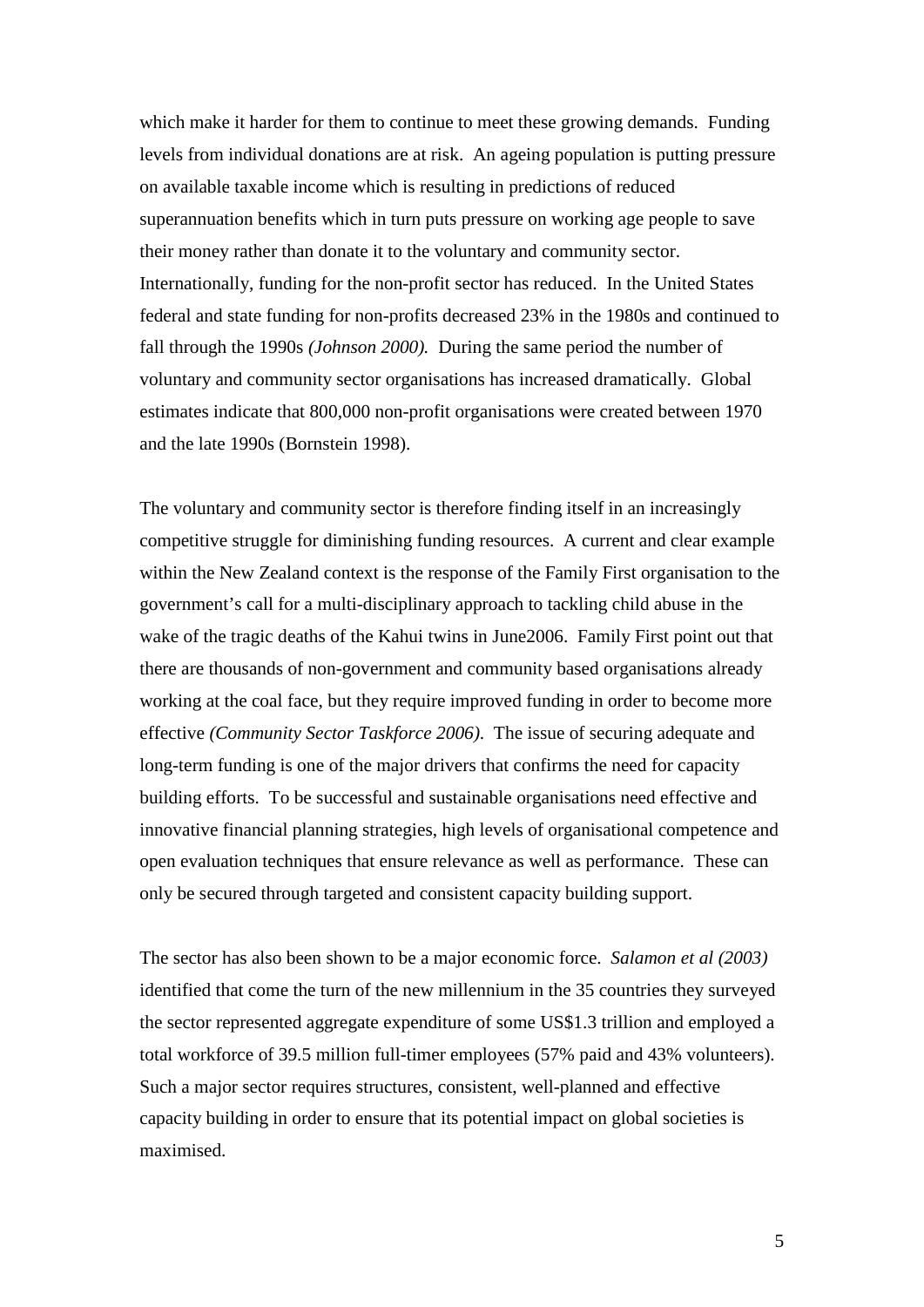#### **Common models within a complex sector**

The voluntary and community sector contains tremendous diversity in terms of the size, function, resourcing and needs of its member organisations. On the one hand some organisations operate as part of national bodies and can access relatively high levels of support and resourcing. On the other hand there are single issue organisations operating within small communities that have access to relatively few resources and little support. These organisations can be as varied as social clubs, grassroots development organisations, environmental groups, counselling agencies, self-help groups, religious organisations, sports clubs, community groups, human rights organisations and so on (*Salamon et al, 2003).* Within New Zealand it is also important to acknowledge the specific structure and focus of Maori and Pacific Island organisations within the sector. On the basis of their cultural context these organisations are structured around a whanau based system. This results in a radically different focus and mode of operation to many other organisations in the sector. It also generates a set of unique capacity building needs and requires capacity building approaches that fit within the whanau based system of operation.

Added to this complexity is the variance that exists between organisations in terms of their readiness to accept and embrace change and a capacity building agenda. Some organisations, usually those with good evaluation processes and access to funding for development related activity, acknowledge and respond to the importance of capacity building within the organisation. Yet, there are many other organisations that continue to deliver the same activity year-in-year out with little attempt to assess to what extent it still meets a defined need within society. Such organisations do not engage effectively with capacity building. Such diversity requires that capacity building within the sector can be flexible enough to respond to the range of requirements that exist from one organisation to the next *(De Vita and Fleming 2001; Family and Community Services 2005).* 

However, within the complex arena that is the voluntary and community sector it is possible to develop frameworks that address a range of common needs, themes and functions and which provide the infrastructure to support capacity building for each unique organisation within the sector. As *Salamon et al (2003)* noted, despite their diversity, the complex entities that are considered to be voluntary or community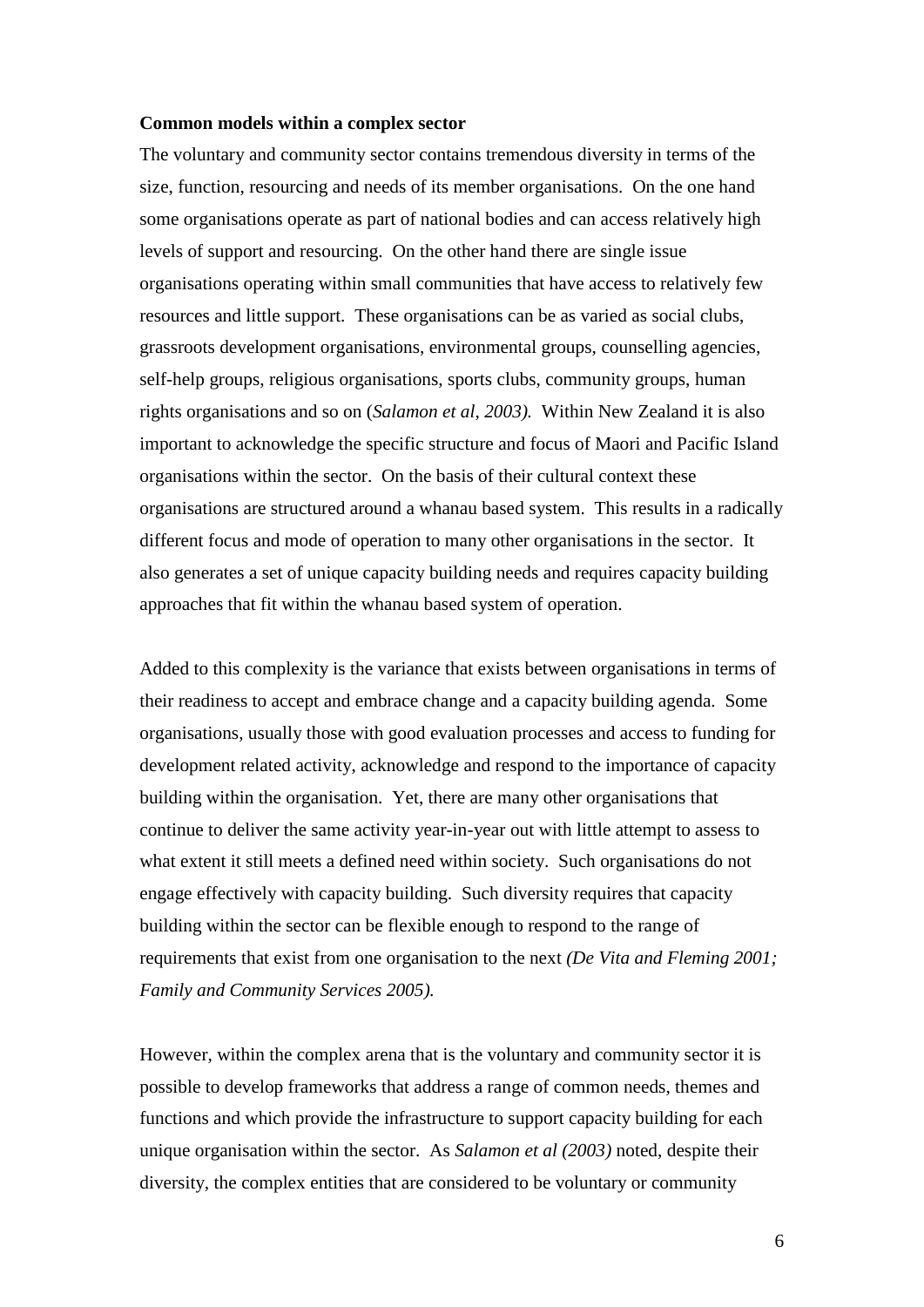organisations share important common features that justify thinking of them as a cohesive sector.

*De Vita and Fleming (2001)* identified five steps that could be applied to individual organisations within the sector and organisations seeking to strengthen the whole sector. These steps pick up common areas of need and common themes, but support organisations to determine their individual capacity building responses. A similar set of steps can be identified in the National Standards for Community Engagement *(Community Engagement Team 2002)* which were developed to support better working relationships between organisations and communities and to improve the quality and process of such engagement.

More specifically, if one reviews available research it is possible to determine a set of common areas of capacity building need within the sector. These can be summarised as:

- a. Governance
- b. Management
- c. Fundraising and Financial Management
- d. Developing Strategy and Policy
- e. Recruitment and Development of Volunteers
- f. Employing and Developing a Workforce
- g. Improving Performance
- h. Evaluation, Monitoring and Quality Assurance
- i. Meeting Changing Frameworks
	- i. Information Technology
	- ii. Legislation
	- iii. Regional and National Trends

*(Family and Community Services 2005; Sector Development Policy Team 2004)*

This goes some way to answering the question raised by *De Vita and Fleming (2001)* what are we building capacity for? However, this question should not simply be seen as requiring a list of capacity building areas to be answered, it remains a crucial point of caution for a number of other reasons. Capacity building requires time, effort and money to be effective. Therefore, capacity building should not be delivered across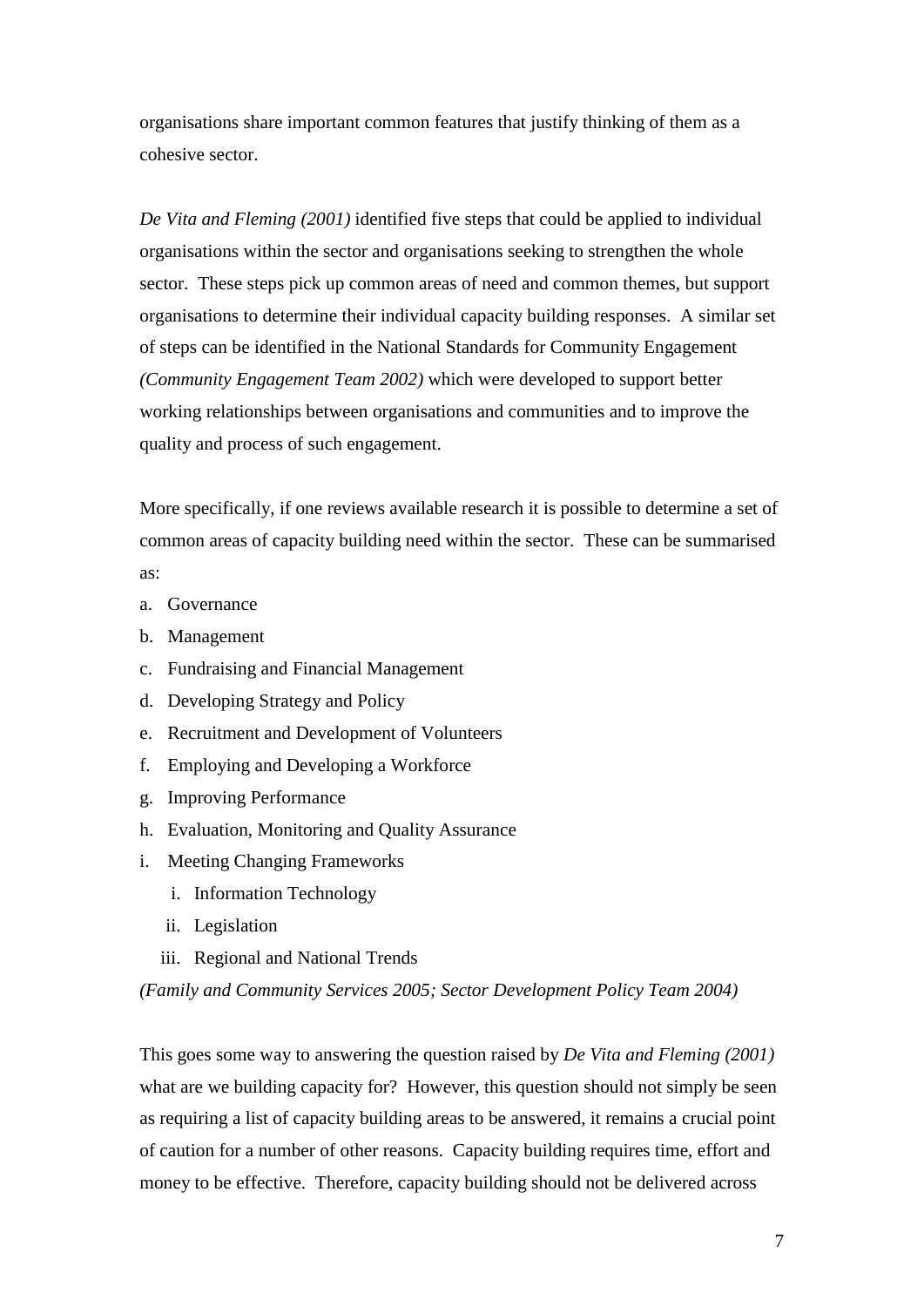the sector free of any evaluation or assessment criteria. Indeed, there must be a proven need for an organisation's work prior to commencing a capacity building endeavour. In many ways this becomes the first stage of capacity building – evaluating existing activity against existing needs to determine that the work of the organisation in its current form is still an essential requirement within the target community. This is perhaps best expressed by *Boris (2001)* "Capacity building efforts should not be about saving a dying organisation; rather they should focus on evaluating community needs in relation to non-profit organisation needs".

## **Existing capacity building activities**

*McPhee and Bare (2001)* note that capacity building is now a popular term and that there are growing calls for attention to be given to the capacity building needs of the non-profit sector. However, as they point out, the rhetoric is still far ahead of the actual work.

Organisations within the voluntary and community sector regularly confirm that the most effective form of capacity building is through face-to-face support with real people. However, feedback indicates that these face-to-face support structures are diminishing *(Family and Community Services 2005)*. Within New Zealand one can highlight the Community Resource Kit developed by the Department of Internal Affairs as a clear example of this. It is available as a high quality web based tool or a hard copy booklet, but is not associated with actual people delivering support. The demise of the Community Employment Group and the change in focus for the Department's Community Development Advisers towards advice on funding applications has further eroded access to capacity building support. In addition, a major capacity building project run by a partnership of Family and Community Services (Ministry of Social Development), the Office of the Community and Voluntary Sector and the New Zealand Federation of Voluntary Welfare Organisations resulted in Managing Well. This is a publication that lists resources available for the voluntary and community sector. While it is an extensive resource it is once again only accessible to organisations that request it and it comes with no ongoing face-to-face support.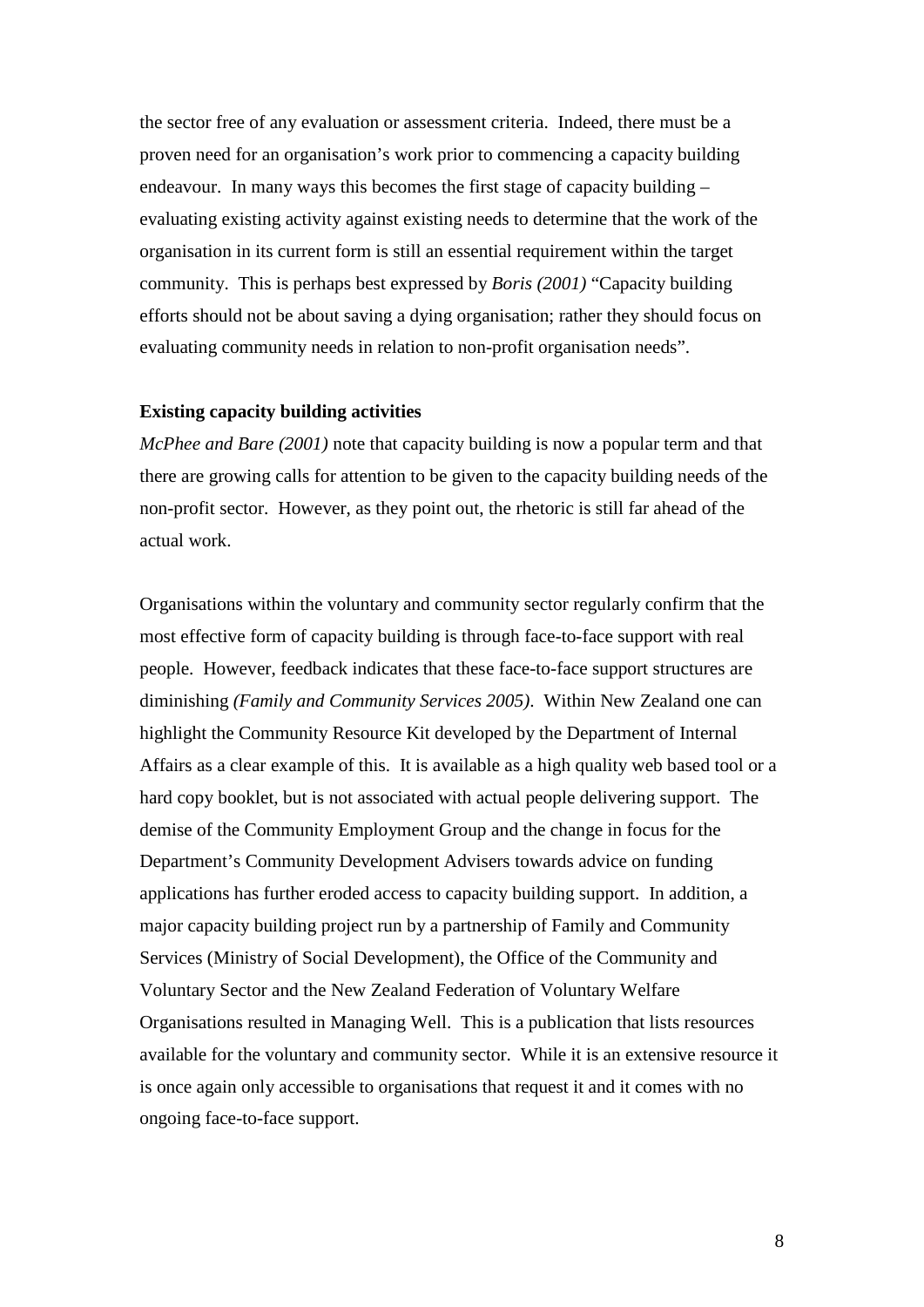Furthermore, the capacity building that does exist appears to be ad hoc in its strategy and approach with seminars, workshops or courses organised on an irregular basis year-to-year. Much of this training is organised through 'networks'. Some networks are large scale such as the New Zealand Federation of Voluntary Welfare Organisations or the New Zealand Council of Social Services and some are much smaller, consisting of issue specific organisations from a particular community/area. While these networks are seen as an essential source of support and knowledge because they generate peer relationships, they do not provide a constant or well resourced source of capacity building *(Aimers and Walker 2003)*. This lack of consistency undermines the ability of capacity building to develop sustainable changes across the sector. The ad hoc provision of training benefits small numbers of people and organisations at distinct times, but over the longer-term continues to provide a sector lacking common standards and capabilities.

Organisations within the sector can and do access capacity building through service providers primarily targeting the private sector, such as local Chambers of Commerce and Management Institutes. However, costs associated with such support preclude access to all organisations within the sector.

It is often noted that capacity building for the sector is undertaken in a largely uncoordinated manner with action being left, for the most part, to the decisions of individual organisations or small issue specific networks. This raises the question of the role of funding providers and whether they have a responsibility to begin to define their compliance and monitoring outcomes still further by building in expectations of core areas of capacity within organisations they fund (and being prepared to support an organisation to develop such capacity where it is lacking). It has been suggested that funders should direct organisations to attend training if a need for improvement is identified, or to require organisations to invest a certain percentage of their budget in professional development *(Family and Community Services 2005).* However, there seems little agreement on how organisations would be supported to fund or access such capacity building, nor is there a recognition that for small organisations fighting month-to-month to fund their operation professional development is a luxury that cannot be prioritised (moreover, a percentage of a very small operating budget will not go very far towards meaningful professional development).

9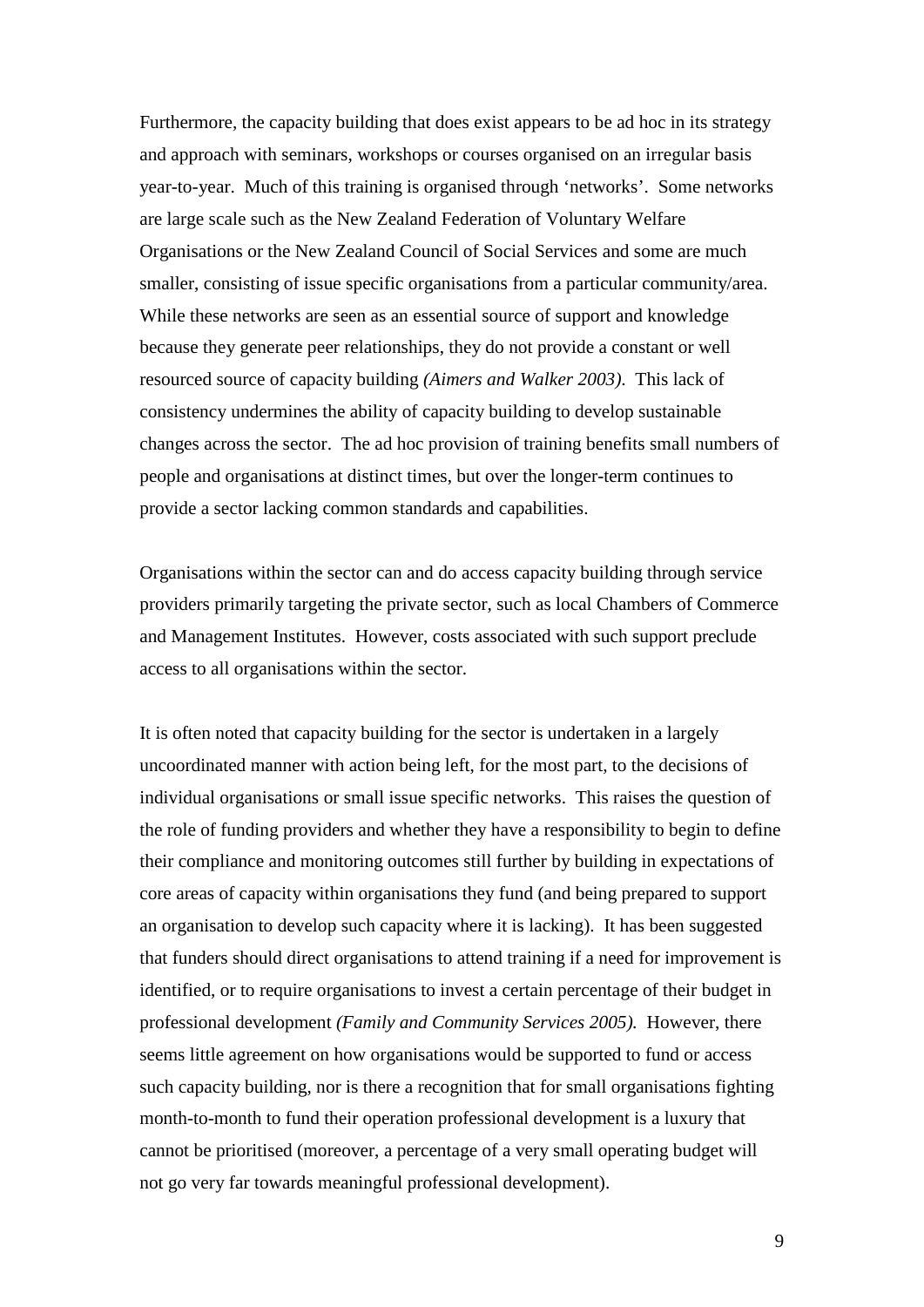## **Conclusions**

Existing research and commentary supports the conclusion that capacity building for the sector is largely sporadic and uncoordinated. This results in a sector that continues to struggle to meet the fundamental needs of communities with minimal resourcing and support. A coordinated and well managed capacity building approach that responds to the core needs of the sector over a long period will make sustained improvements to the operation of the sector. It will guarantee better use of the funding provided to the sector and more effective outcomes in terms of the communities being served by voluntary and community sector organisations.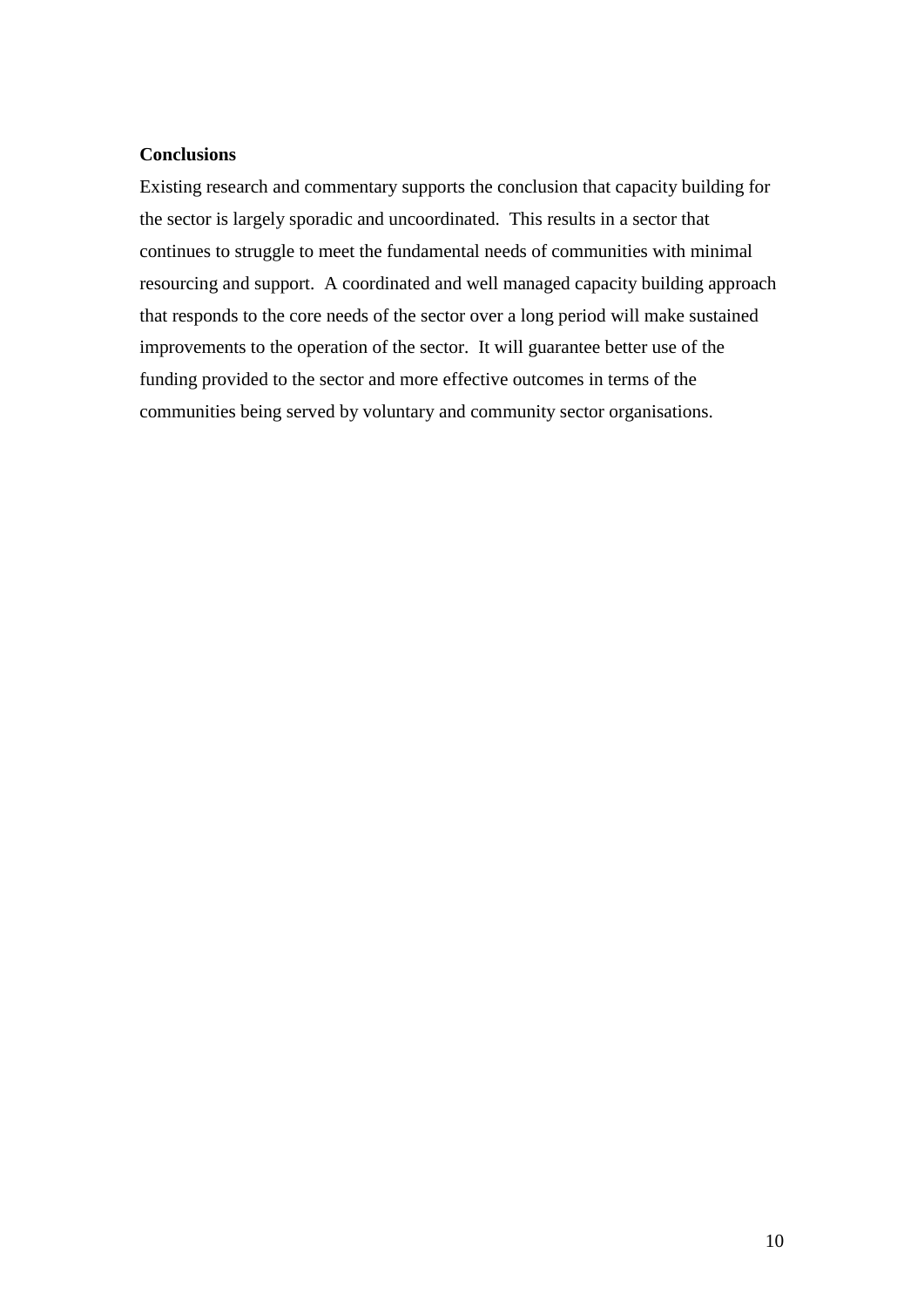# **References:**

- 1. Aimers Jenny and Walker Peter (2003) *Structures and Strategies: A narrative analysis of eleven community organisations in Otago* Dept of Community and Fanily Studies, University of Dunedin, Otago
- 2. Anglin Roland V (2004) *Building the Organisations that Build Communities* US Dept of Housing and Urban Development
- 3. Boris Elizabeth T (1999) "The Non-profit Sector in the 1990s" in Clotfelter Charles T and Ehrlich Thomas (Eds) *Philanthropy and the Non-profit Sector,*  Indiana University Press, Bloomington.
- 4. Boris Elizabeth T (2001) 'Next Steps for Building Capacity in Non-profit Organisations' in De Vita Carol J and Fleming Cory (2001) *Building Capacity in Non-profit Organizations* The Urban Institute, Washington
- 5. Bornstein David (1998) "Changing the world on a shoestring" in *Atlantic Monthly* Vol 281, No. 1, pp34-39
- 6. Chapman Michael and Kirk Karryn (2001) *Lessons for Community Capacity Building: A Summary of Research Evidence* Research Dept, Scottish Homes, Edinburgh
- 7. Community Engagement Team (2002) *National Standards for Community Engagement* Communities Scotland, Edinburgh
- 8. Community Sector Taskforce various newsletters and media alerts downloaded from<http://www.nzfvwo.org.nz/cst/>
- 9. De Vita Carol J and Fleming Cory (2001) *Building Capacity in Non-profit Organizations* The Urban Institute, Washington
- 10. Eames Malcolm Ed. (2002) *Sustainable Development and Social Inclusion* Joseph Rowntree Foundation, York, York Publishing Services Ltd
- 11. Eames Penny (2006) *Cultural Well-being and Cultural Capital* PSE Consultancy, Waikanae
- 12. Family and Community Services (2005) "Building Organisational Capacity in the Community and Voluntary Sector: A Summary on Needs and Opportunities" downloaded from [www.familyservices.govt.nz/documents/our-work/community](http://www.familyservices.govt.nz/documents/our-work/community-development/building-capacity%20on%2026%20June%202006)[development/building-capacity on 26 June 2006](http://www.familyservices.govt.nz/documents/our-work/community-development/building-capacity%20on%2026%20June%202006)
- 13. Johnson Sherrill (2000) *Social Entrepreneurship* Canadian Centre for Social Entrepreneurship